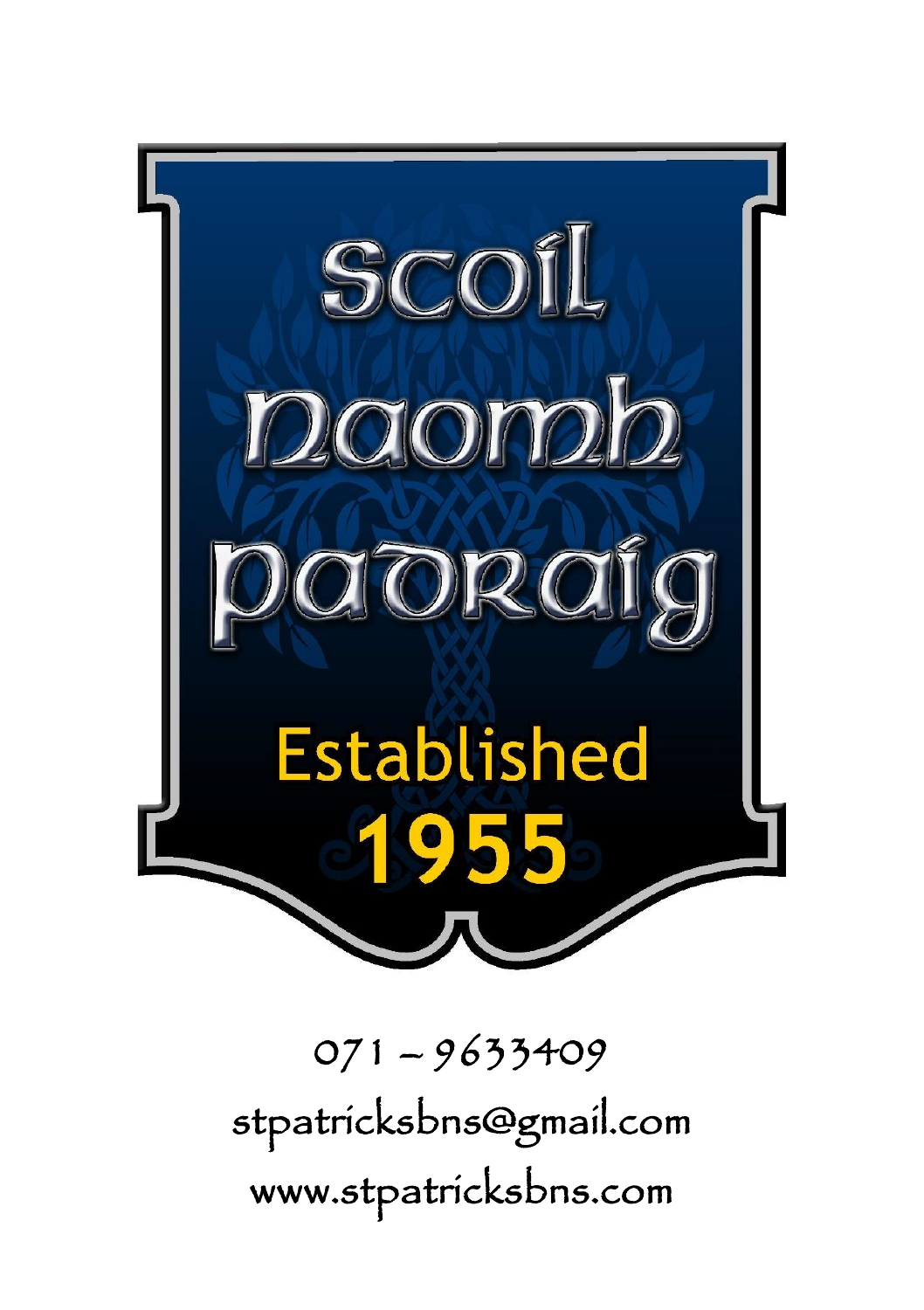## **Mission Statement**

St. Patrick's B.N.S. is a Catholic all boys senior primary school with a Catholic ethos under the patronage of the Bishop of Elphin, situated in Strokestown, Co. Roscommon.

"Catholic Ethos" in the context of a Catholic primary school means the ethos and characteristic spirit of the Roman Catholic Church, which aims at promoting:

- the full and harmonious development of all aspects of the person of the pupil, including the intellectual, physical, cultural, moral and spiritual aspects; and
- a living relationship with God and with other people
- a philosophy of life inspired by belief in God and in the life, death and resurrection of Jesus; and
- the formation of the pupils in the Catholic faith,

and which school provides religious education for the pupils in accordance with the doctrines, practices and traditions of the Roman Catholic Church, and/or such ethos and/or characteristic spirit as may be determined or interpreted from time to time by the Irish Episcopal Conference.

In accordance with S.15 (2) (b) of the Education Act, 1998 the Board of Management of St. Patrick's B.N.S. shall uphold, and be accountable to the patron for so upholding, the characteristic spirit of the school as determined by the cultural, educational, moral, religious, social, linguistic and spiritual values and traditions which inform and are characteristic of the objectives and conduct of the school.

We strive to provide a well ordered, happy, caring and secure atmosphere where the intellectual, spiritual, physical, moral and curricular needs of all pupils are identified and addressed. While we are a school with a Catholic ethos, we also have due recognition for all other faiths.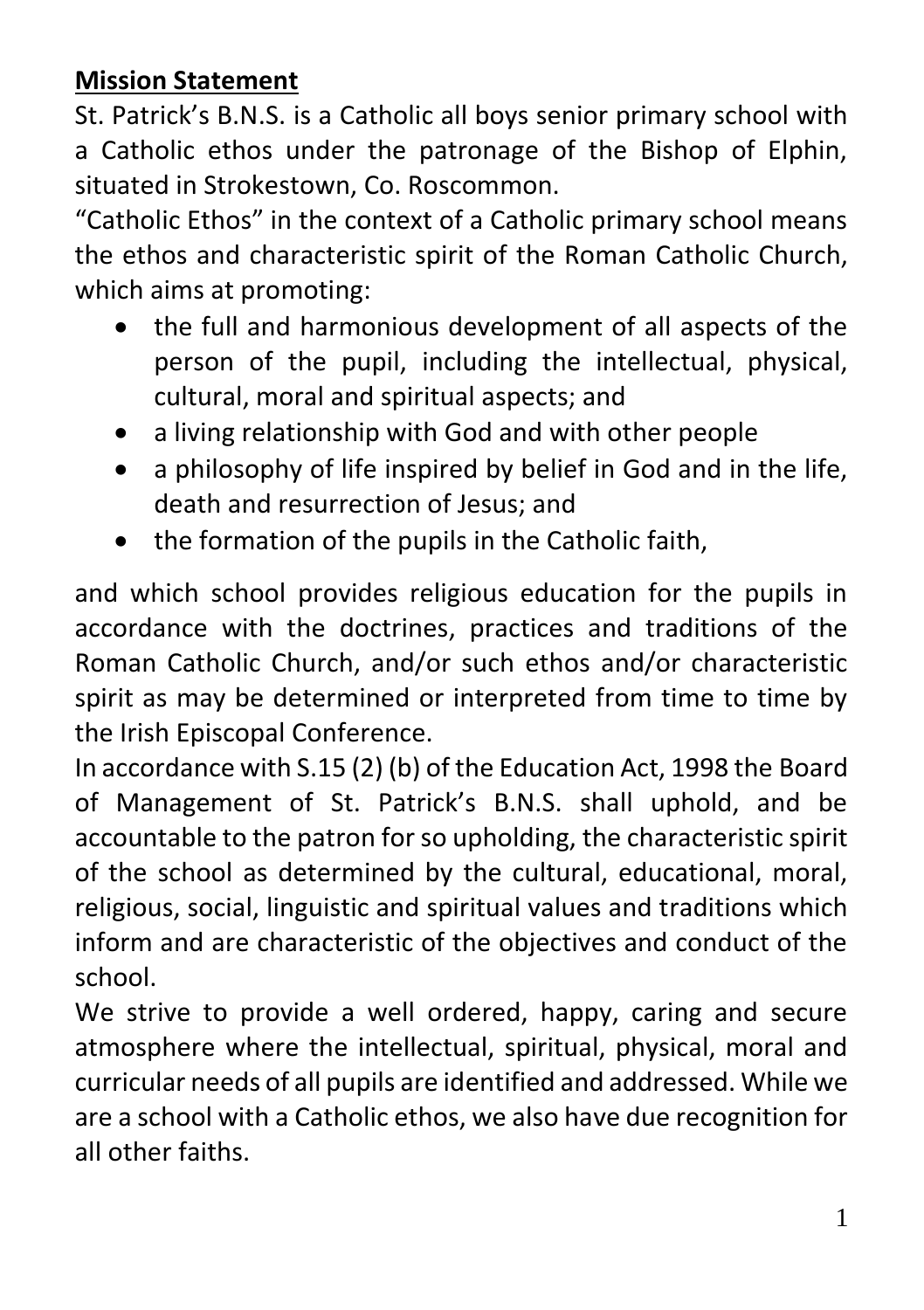The school is staffed in accordance with the standard pupil  $$ teacher ratios sanctioned by the Department and any additional teaching hours sanctioned by the Department in respect of curricular concessions, special needs, special programmes etc. The school operates within the regulations laid down by the Department from time to time.

The capacity of the school to implement its desired curriculum, its broad range of educational programmes, its breadth of extracurricular activities, its school plan and policies are dependent on the resources it receives. Consequently, in determining its activities and programme for any school year the school must have due regard to the teaching, management and administrative resources and the accommodation, equipment and funding available to it.

At St. Patrick's B.N.S., we strive to promote the professional and personal development of teachers through staff development programmes.

We encourage the involvement of parents through home/school contacts. We endeavour to enhance the self-esteem of everyone in the school community and to imbue in the pupils a respect for people and property.

# **Objectives**

The primary objectives are aimed at embracing:

- A sense of fairness and good relationships with all people.
- Deep respect and cherishing for all people equally.
- Forgiveness and reconciliation: a place where grudges are not held.
- Respect and dignity: deep intrinsic respect for all others.
- Affirmation and tolerance: that we speak to, react to and act towards others, respectful of their dignity.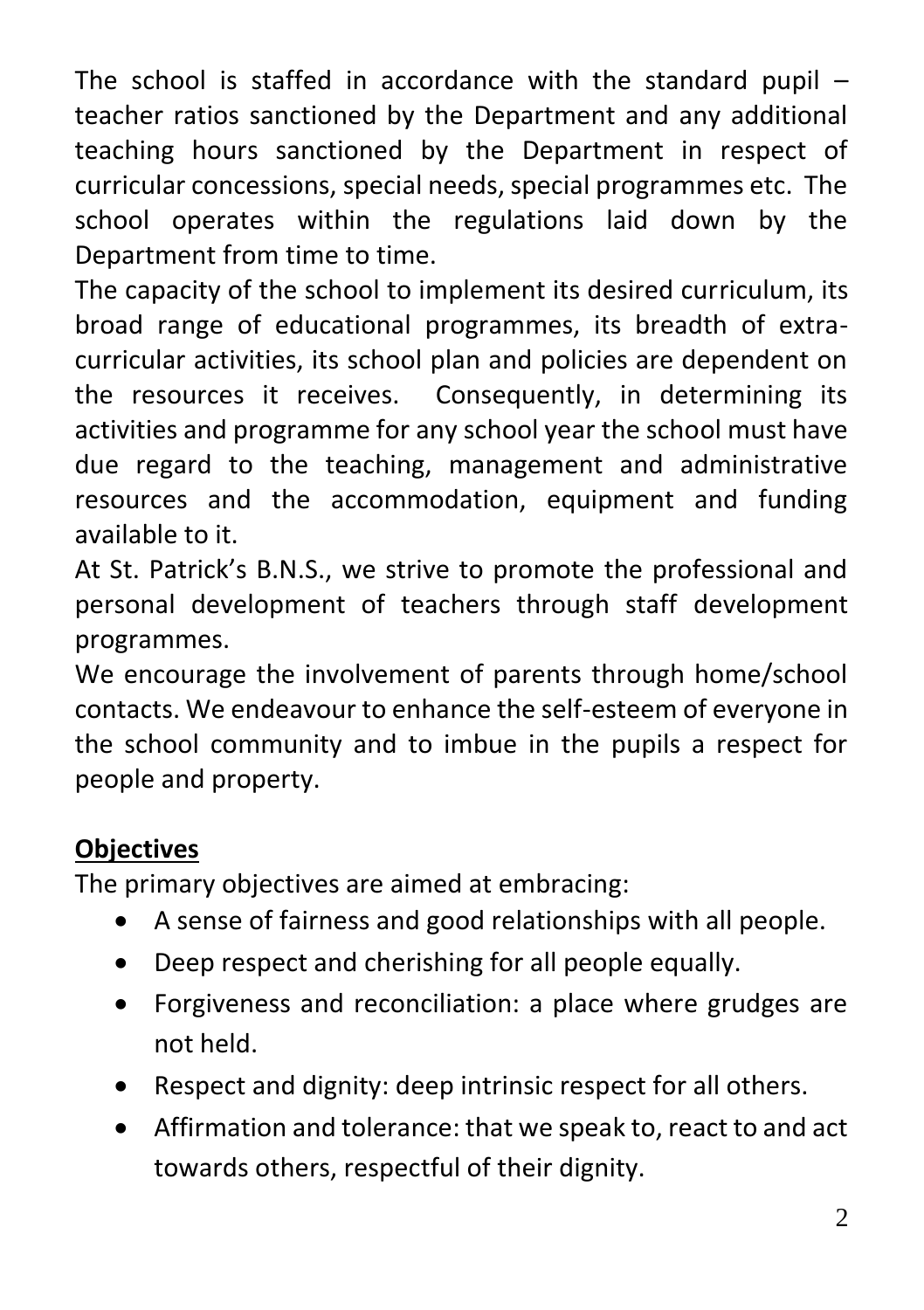- Personal Faith Formation: formal prayer, religion lessons, celebration of the sacraments as well as recognition and appreciation of the liturgical seasons of the year.
- Belonging: That all experience a sense of belonging and contribute to the promotion of the Catholic ethos of the school.
- Understanding: Teachers and pupils promote positive experiences of school and foster healthy and wholesome relationships.

# **Aims of Code of Discipline**

The code of discipline aims to achieve the following:

- (a) The efficient operation of the school and the structuring of in-class discipline so that there exists an efficient and stimulating learning environment.
- (b) The maintenance of good order throughout the school and respect for the school environment.
- (c) The development of self-discipline in pupils based on consideration, respect and tolerance for others.

# **Principles of Discipline Policy**

If the school is to achieve a happy, secure environment in which the children can develop to their full potential, it is necessary to provide a framework which promotes constructive behaviour and discourages unacceptable behaviour. The aim is to ensure that the individuality of each child is accommodated while acknowledging the right of each child to an education in a relatively disruption free environment. The school code places a greater emphasis on rewards than on sanctions, and the ideal is that pupils will acquire self-discipline. There are times however when it may be necessary to impose sanctions in order to maintain good order, and to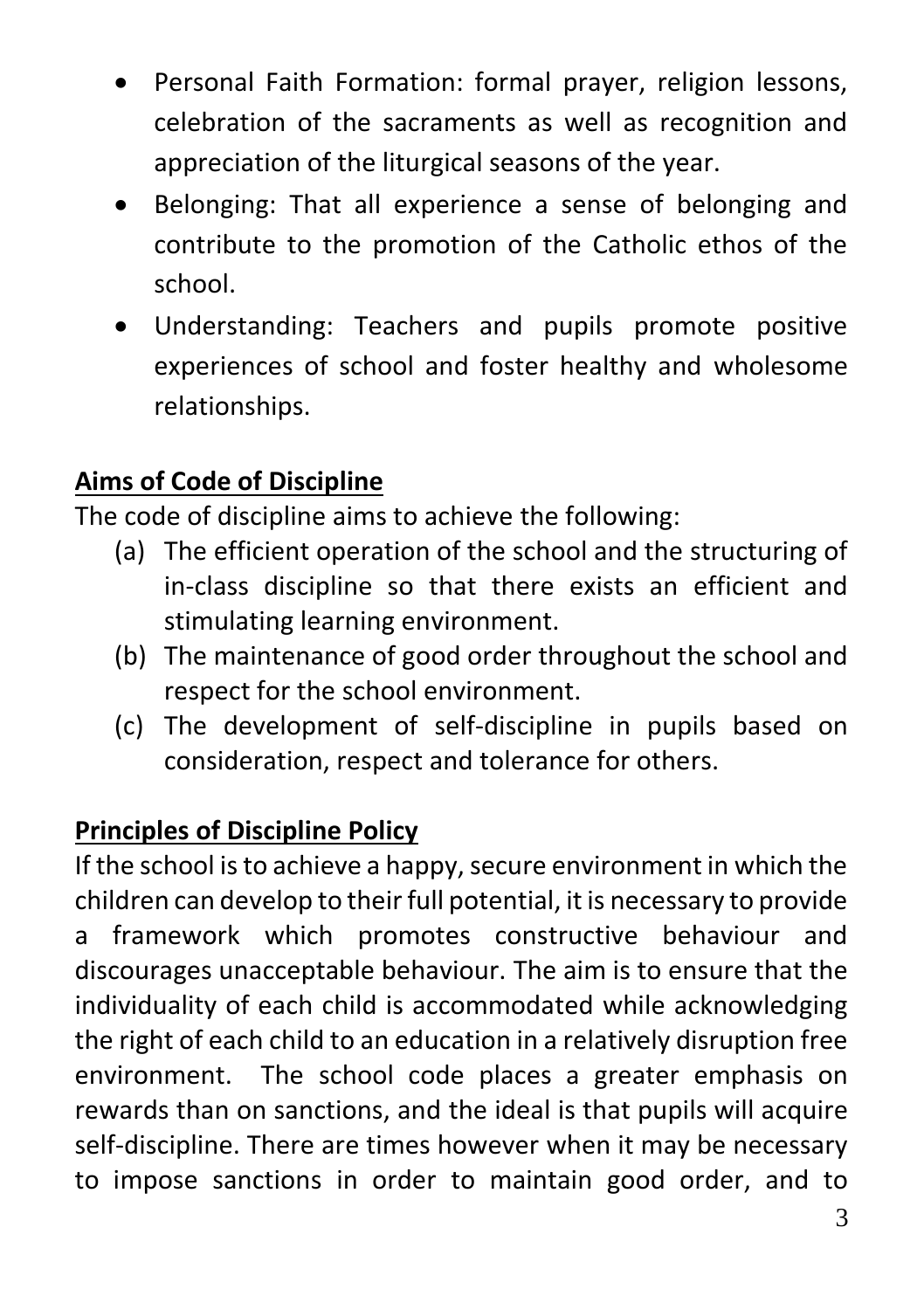discourage offenders. We recognise the importance of a strong sense of community within the school and the existence of a high level of co-operation among teachers, ancillary staff, pupils, parents and the Board of Management.

## **School Rules**

School rules are kept to a minimum and are devised with regard for the health, safety and welfare of all members of the school community. If a school is to function efficiently, it is necessary that the rules and regulations are enforced consistently and wisely.

## **School Uniform**

Grey pants Light blue shirt Royal Blue V neck jumper Royal Blue tie

## **P.E. Uniform**

Plain **grey** hoodie/sweatshirt *(no logo/stripes or brand names)* Plain **grey** polo shirt Plain **navy** track suit bottoms *(no stripes/logo or brand names)*

The school uniform should be worn every day except PE day, when the school PE uniform should be worn.

# **No football jerseys to be worn at any time.**

PE day will vary each week due to Soccer and Gaelic coaches coming into the school. The children will write it in their homework journal the evening before.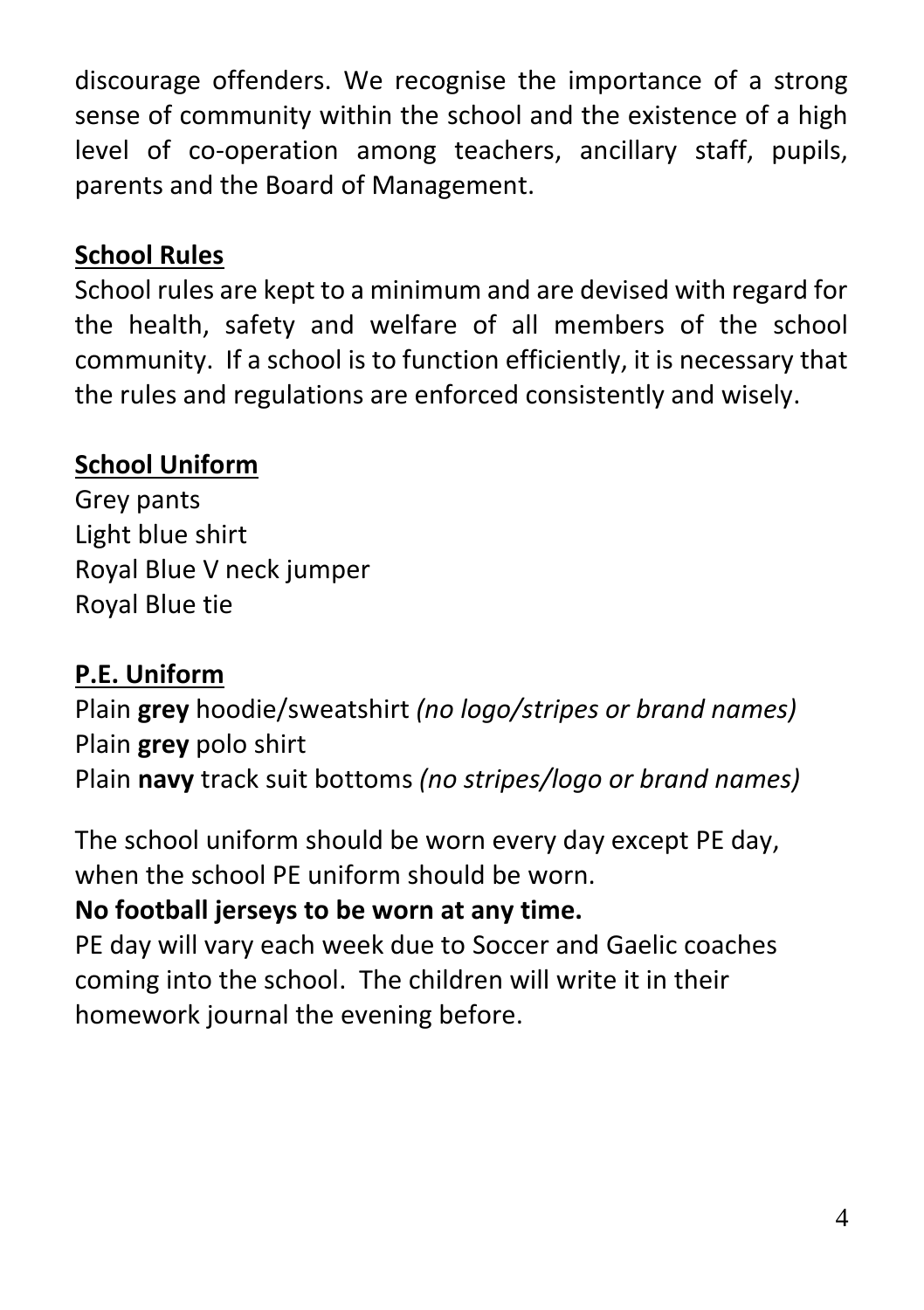# **Swimming**

Swimming lessons usually take place in the second school term (i.e. January to Easter). All pupils are encouraged to participate, as this is part of the PE curriculum.

#### **School Hours**

School begins at 9:20 a.m. and finishes at 3:00 p.m. It is important that the children develop the habit of being punctual for school. The school is required to abide by strict rules regarding insurance cover for children.

The Board of Management informs parents that the school does not accept responsibility for pupils that are dropped off at the school gate earlier than 9.10 a.m. or are not picked up at 3.00 p.m.

#### **Leaving School during School Hours**

Should it be necessary for a child to leave school during school hours, parents are asked to request in writing that their child be allowed to leave. The child must be collected at the school door by the parent or authorised person and returned to his class teacher upon return. This is for the safety of your child.

In the event of an accident/child becoming ill, every possible effort will be made to contact the pupil's parents. Failing this we will contact any other named persons on school medical form.

## **Absences from School**

Parents are advised as to the importance of notifying the school about a child's absence for any reason. In the event of a pupil being absent through illness or for any other reason, the class teacher should be informed by note, telephone call or a visit in person to the class teacher. If it is anticipated that the absence will be a lengthy duration, the teacher should be informed as soon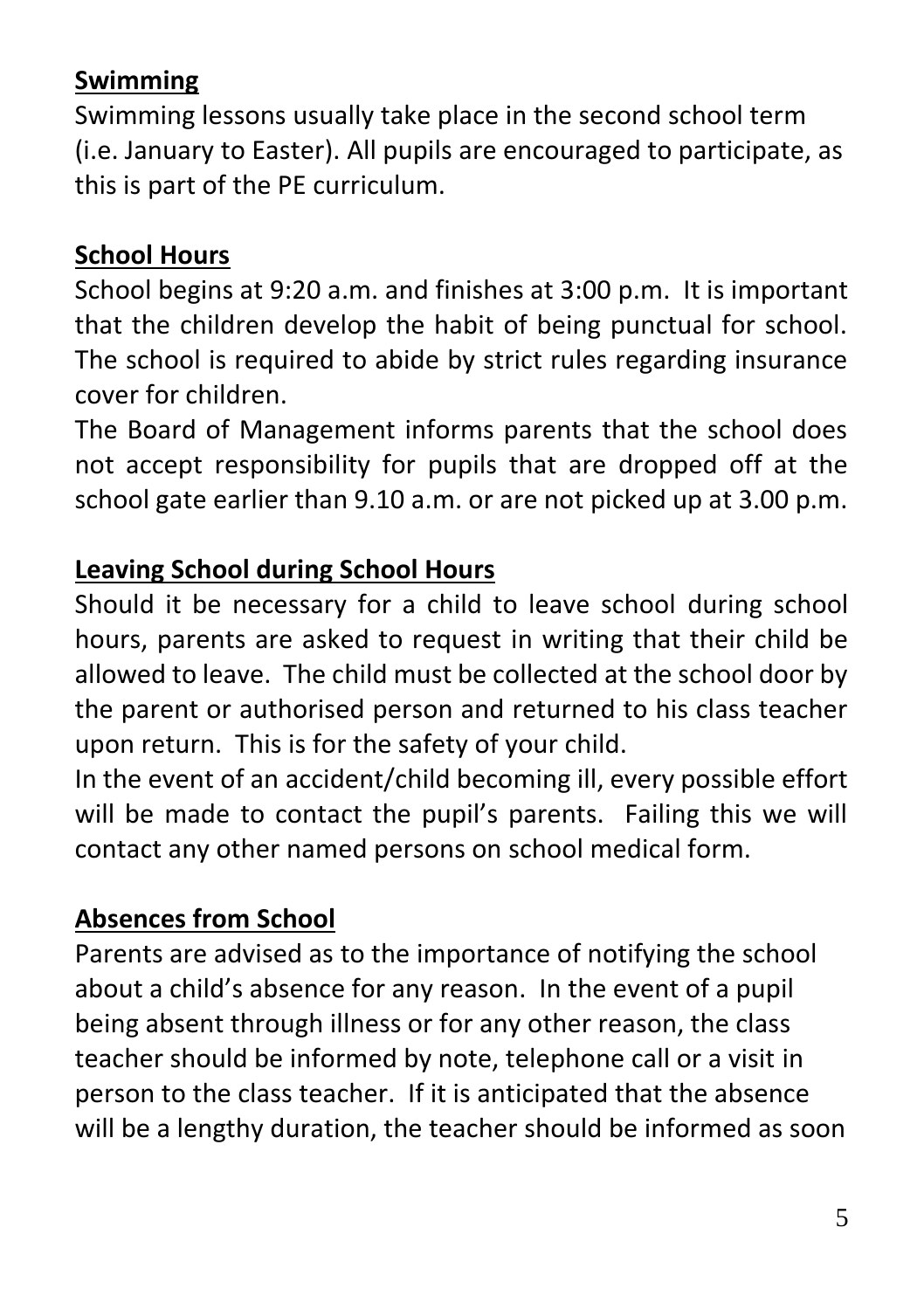as possible. If a parent wishes a child to stay in at break-time, a written note must be supplied to the class teacher also.

#### **Tusla.**

When a child misses 20 days at school, the school is obliged by law to report this to the Child & Family Agency.

## **Role of Parents**

The support and co-operation of parents are essential to the effective operation of the Code of Discipline. If teachers and parents are not working in harmony, inevitably, the pupils will suffer. Parents will be informed at an early stage if problems occur. Parents are invited to keep in close contact with the school with regard to all aspects of the child's progress.

Should you require a meeting with your child's teacher, please telephone or email the school to arrange an appointment.

## **Communication with Parents**

Information regarding school events, closure etc. are distributed via a circular to each family. On receipt of this circular, you the parent should read it, fill in any necessary consent forms, sign the circular sheet and return it to the school the **next day**.

It is important that the school is able to contact a parent at all times, should your child be ill or injured. Please keep your mobile phone switched on during school hours and inform the school immediately if your contact or address details change.

## **Respect and Courtesy**

All pupils are expected to treat staff and their fellow pupils and visitors with respect and courtesy at all times. The use of foul language or any form of bullying is unacceptable. Pupils must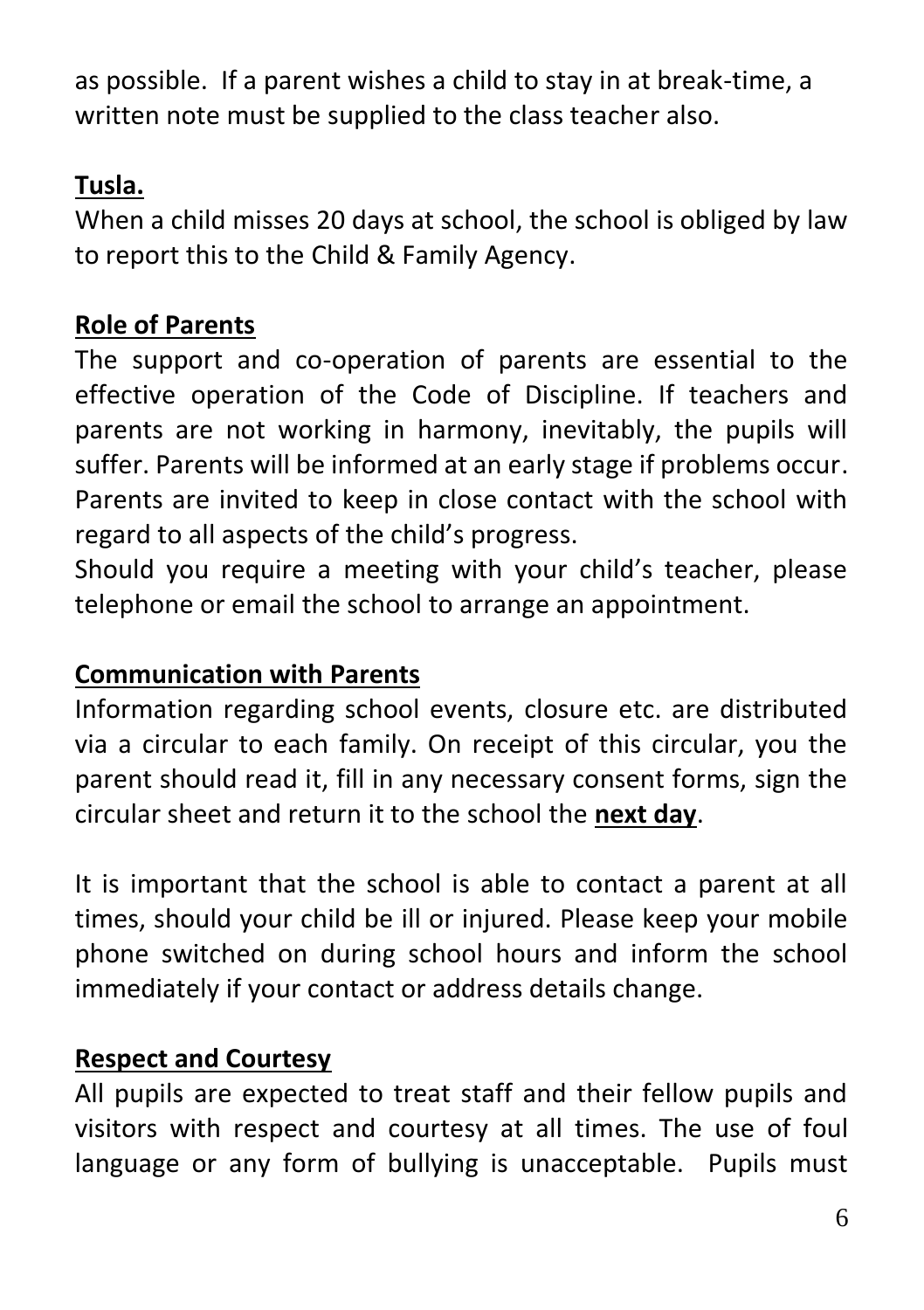respect all school property and keep the school environment clean and litter free.

## **Personal Property**

Children should have their names on their coats and other personal property such as schoolbooks, copies, jumpers etc. Pupils must have all their books and required materials on a daily basis.

#### **Behaviour in Class**

- 1. Pupils are expected to work to the best of their ability at all times.
- 2. They are to show respect for their classmates and to follow their teacher's instructions.
- 3. Any behaviour that interferes with the rights of others to learn and to feel safe is unacceptable.
- 4. Anything that is said or done that discourages others from learning is unacceptable.
- 5. Children should come equipped for the day wearing the correct clothing and should bring everything they need for their lessons.

## **Behaviour out of Class**

- 1. Pupils must not behave in any way which endangers themselves or others.
- 2. Any instructions or directions given by the teachers or school staff are to be complied with.
- 3. Children must line up in an orderly manner when the bell rings.
- 4. Any form of threatening behaviour is unacceptable. If you are concerned about your child, the teacher must be told so that the matter can be dealt with effectively.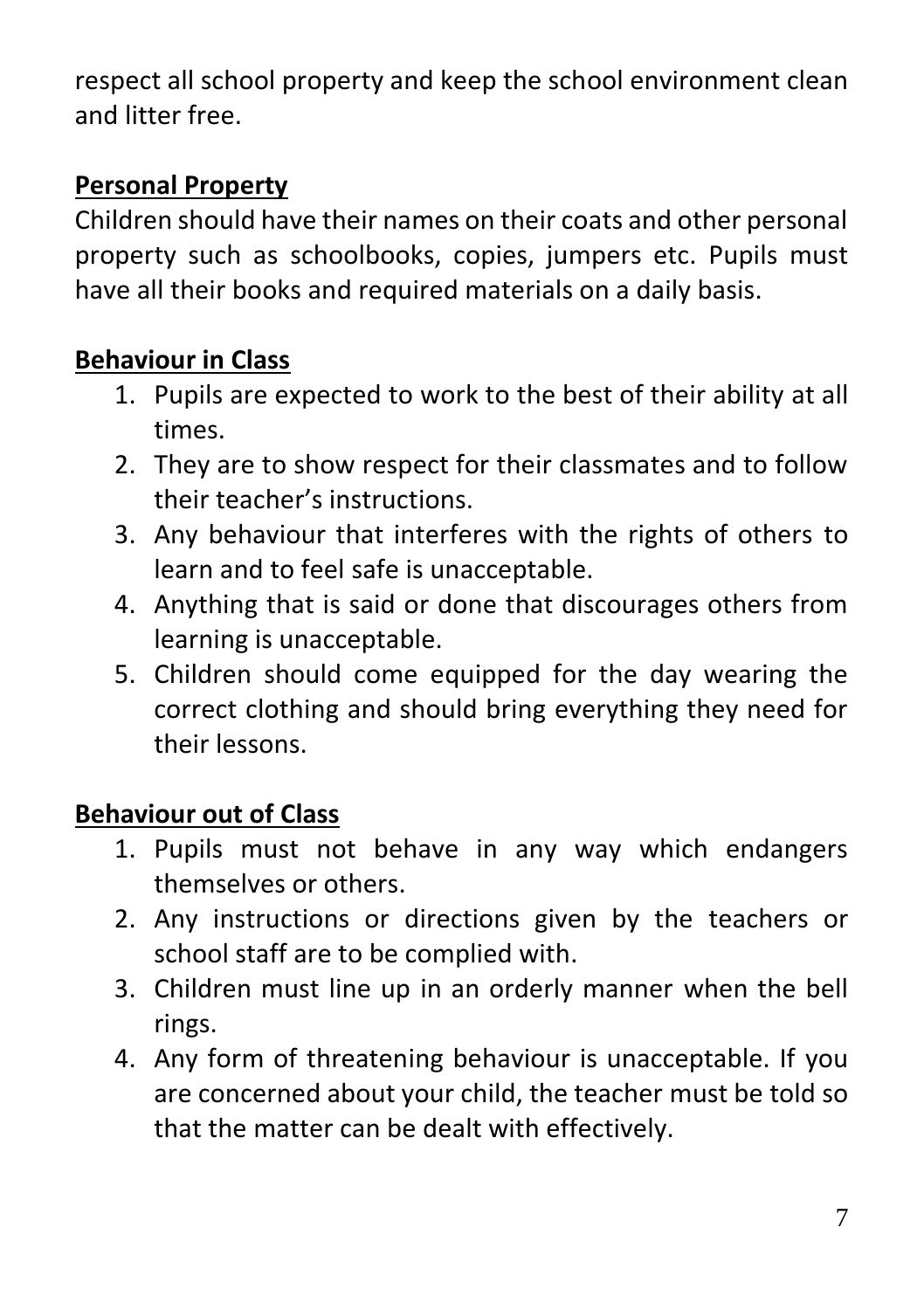## **Strategies and Sanctions**

- Reasoning with pupil.
- Verbal Reprimand, including advice on how to improve.
- Temporary separation from peers, friends and others.
- Note in homework journal or a Report Card sent to parents.
- Moved to another seat or transferred to another class for a cooling off period.
- Withdrawal of privileges.
- Detention during breaks.
- Prescribing extra exercises.
- Referral to principal.
- Pupils who misbehave frequently may not be allowed to participate in school outings for their own safety and that of the other pupils.
- Communication with parents If the pupil continues to misbehave, parents will be asked to visit the school to discuss the matter with the Principal or class teacher.
- Formal report to the Board of Management.
- Suspension.
- Expulsion-Expulsion of a pupil is a very serious step and one that will only be taken in extreme cases of unacceptable behaviour.

Teachers shall keep a written record of all serious misbehaviours as well as a record of improvements in the behaviour of disruptive pupils.

## **Rewards for Good Behaviour**

Rewarding good behaviour is an important part of our school ethos. Notes in pupils' copies and homework notebooks convey messages of approval from teachers. Small prizes, merit stickers, some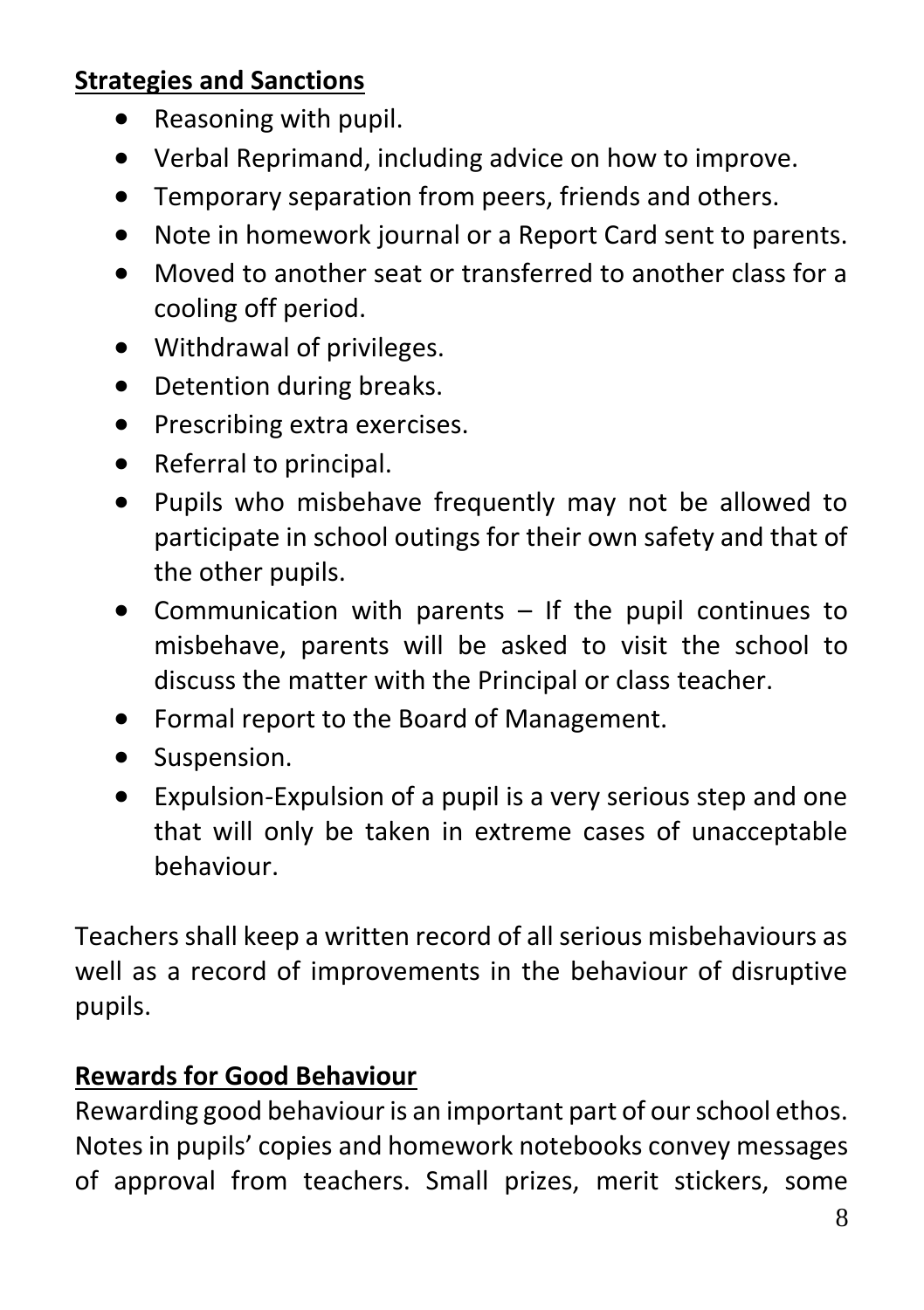homework off and extra privileges such as videos and extra sports activities at certain times etc. are awarded by teachers. Yearly reports on pupils' progress from third class upwards are sent to parents at the end of the school year. Parent/teacher meetings for all pupils are held once a year.

#### **Homework**

- 1. It is the policy of the school to assign homework to all pupils from Monday to Thursday. Please note that extra homework may sometimes be given during the week or at weekends if homework has been neglected during the week. Sometimes at the discretion of the class teacher or the principal, children are given "homework off" as a treat or as an acknowledgement of some special occasion. Teachers shall make every effort to match the curriculum to the aptitude of the pupils. It follows, therefore, that homework assignments may vary from pupil to pupil.
- 2. Parents are strongly encouraged to take an active interest in their child's homework. If homework causes worry for the pupil, parents are asked to contact the class teacher.
- 3. Should homework not be completed by the child, an explanation note must be sent into the class teacher the next day.

## **Standardized and Screening Tests**

Standardized tests are carried out each year (usually in May) on all pupils from third to sixth class.

Sometimes it may be necessary to carry out a Screening Test if a teacher is concerned that a child is experiencing difficulties. Should there be a concern, parents will be consulted in order to further investigate the nature of the child's difficulty.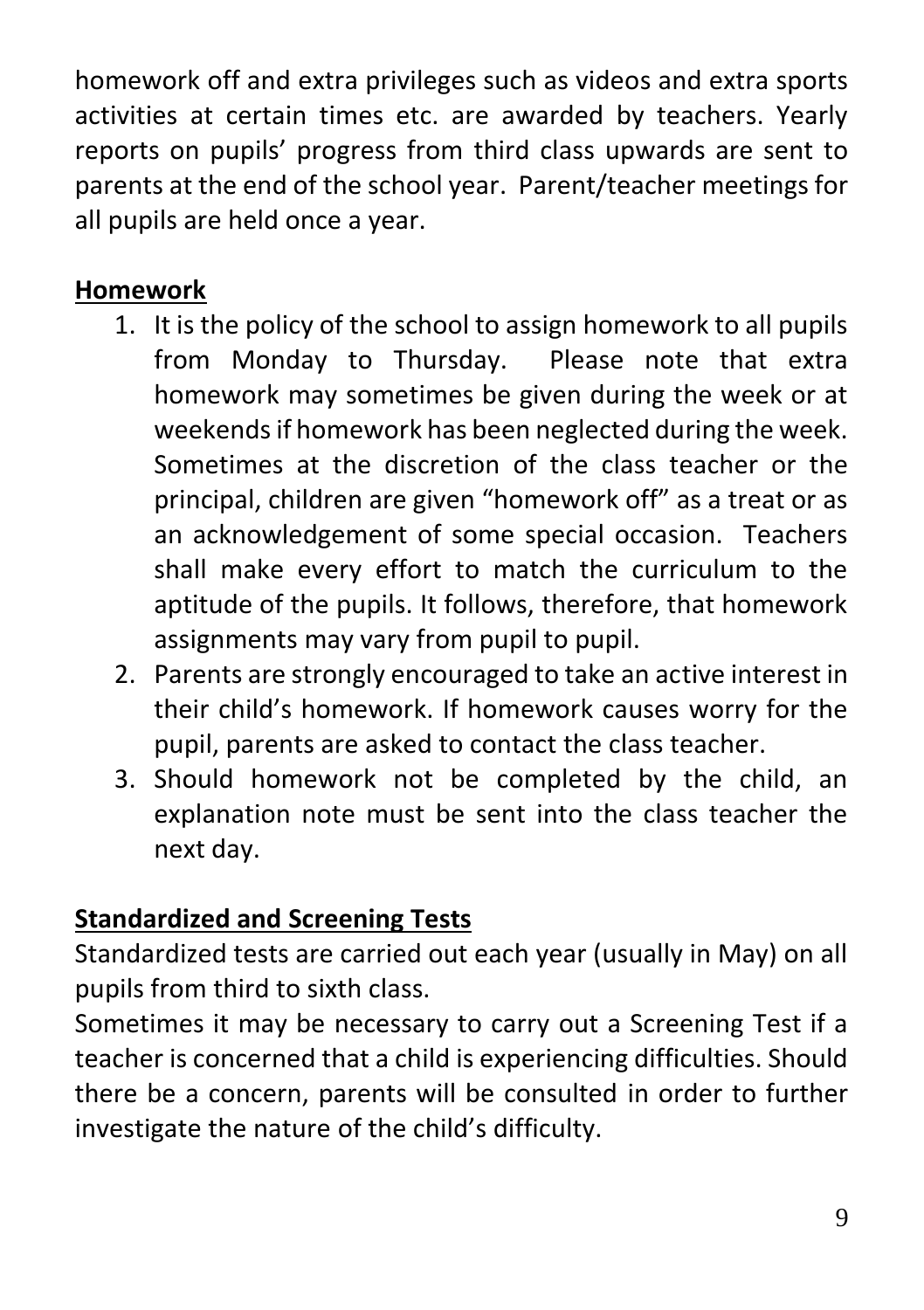# **Stay Safe and RSE Programmes**

Both the Stay Safe and RSE Programmes are mandatory in primary schools.

The Stay Safe programme covers personal safety skills and is taught in all classes on alternate years. Aspects of the programme such as bullying are revised in all classes regularly.

The school R.S.E. programme acts as a support only to parents, and parents retain the right to withdraw their children from participating in the sensitive areas of the programme. A parent's right to withdraw a pupil from the process will be respected on the understanding that the parent is taking full responsibility for this aspect of education themselves. It is the responsibility of the parent to inform the school of this decision and they will have to acknowledge this decision in writing, in the form of a letter.

Details of the content of each programme are available on the Department of Education and Science Website at [www.education.ie](http://www.education.ie/)

## **Personal Data**

Data on the school enrolment form is given to the HSE School Services for health screening and to arrange inoculations. The same data is given to the School Dental Services. If you do not wish this data to be transferred, please inform the school in writing at enrolment.

## **Healthy Lunches**

As part of the Social, Personal and Health Education (S.P.H.E) Programme, we have developed a healthy lunch policy. The goal of this policy is to encourage children to become more aware of the need for healthy food in their lunch boxes i.e. lunches which are low in fat, high in fibre, low in sugar and low in salt. For healthier lunches please choose milk, cheese and yoghurt, fish, chicken, or